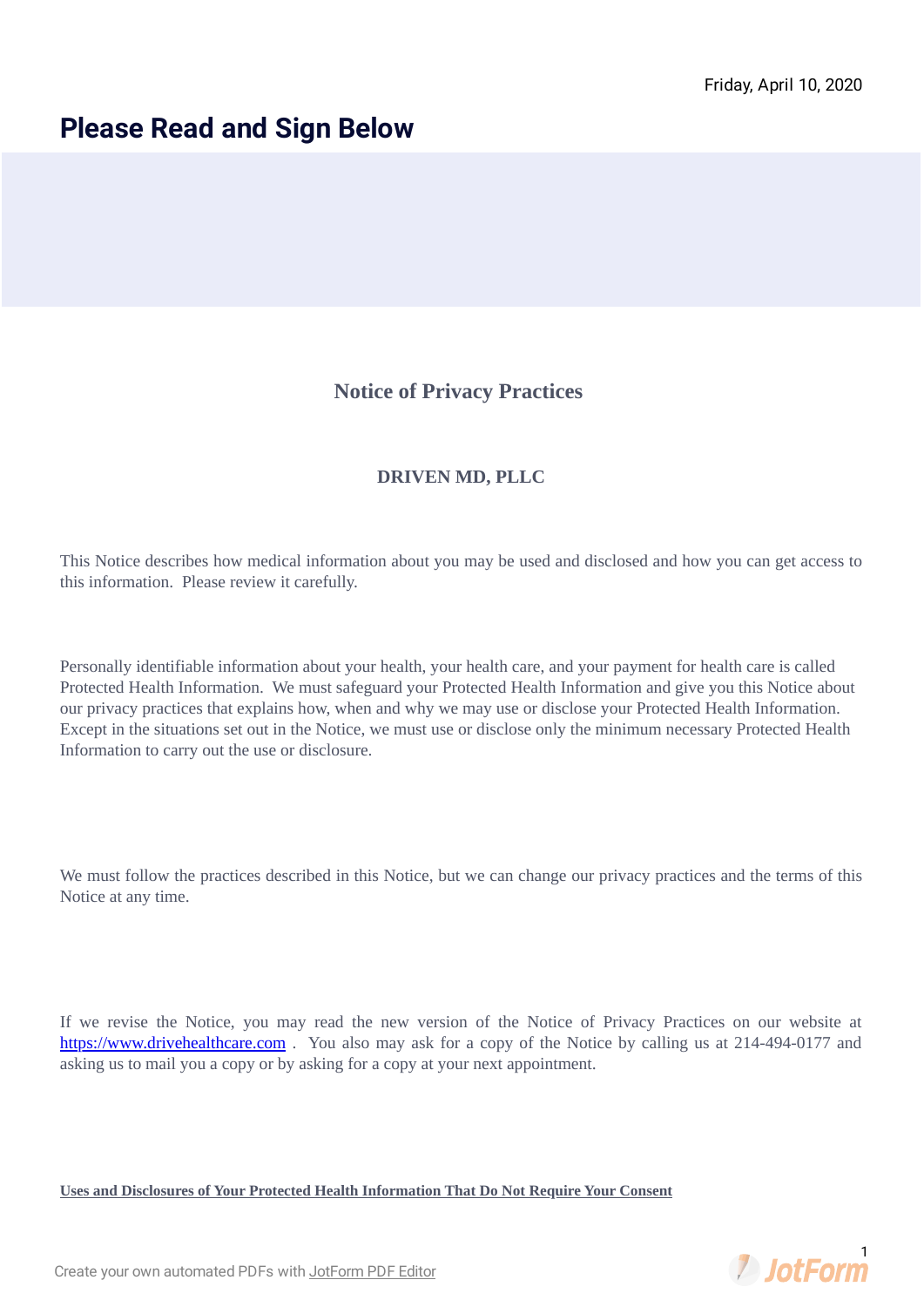We may use and disclose your Protected Health Information as follows without your permission:

**For treatment purposes.** We may disclose your health information to doctors, nurses and others who provide your health care. For example, your information may be shared with people performing lab work or x-rays.

**To obtain payment.** We may disclose your health information in order to collect payment for your health care. For instance, we may release information to your insurance company.

**For health care operations.** We may use or disclose your health information in order to perform business functions like employee evaluations and improving the service we provide. We may disclose your information to students training with us. We may use your information to contact you to remind you of your appointment or to call you by name in the waiting room when your doctor is ready to see you.

**When required by law.** We may be required to disclose your Protected Health Information to law enforcement officers, courts or government agencies. For example, we may have to report abuse, neglect or certain physical injuries.

**For public health activities.** We may be required to report your health information to government agencies to prevent or control disease or injury. We also may have to report work-related illnesses and injuries to your employer so that your workplace may be monitored for safety.

**For health oversight activities.** We may be required to disclose your health information to government agencies so that they can monitor or license health care providers such as doctors and nurses.

**For activities related to death.** We may be required to disclose your health information to coroners, medical examiners and funeral directors so that they can carry out duties related to your death, such as determining the cause of death or preparing your body for burial. We also may disclose your information to those involved with locating, storing or transplanting donor organs or tissue.

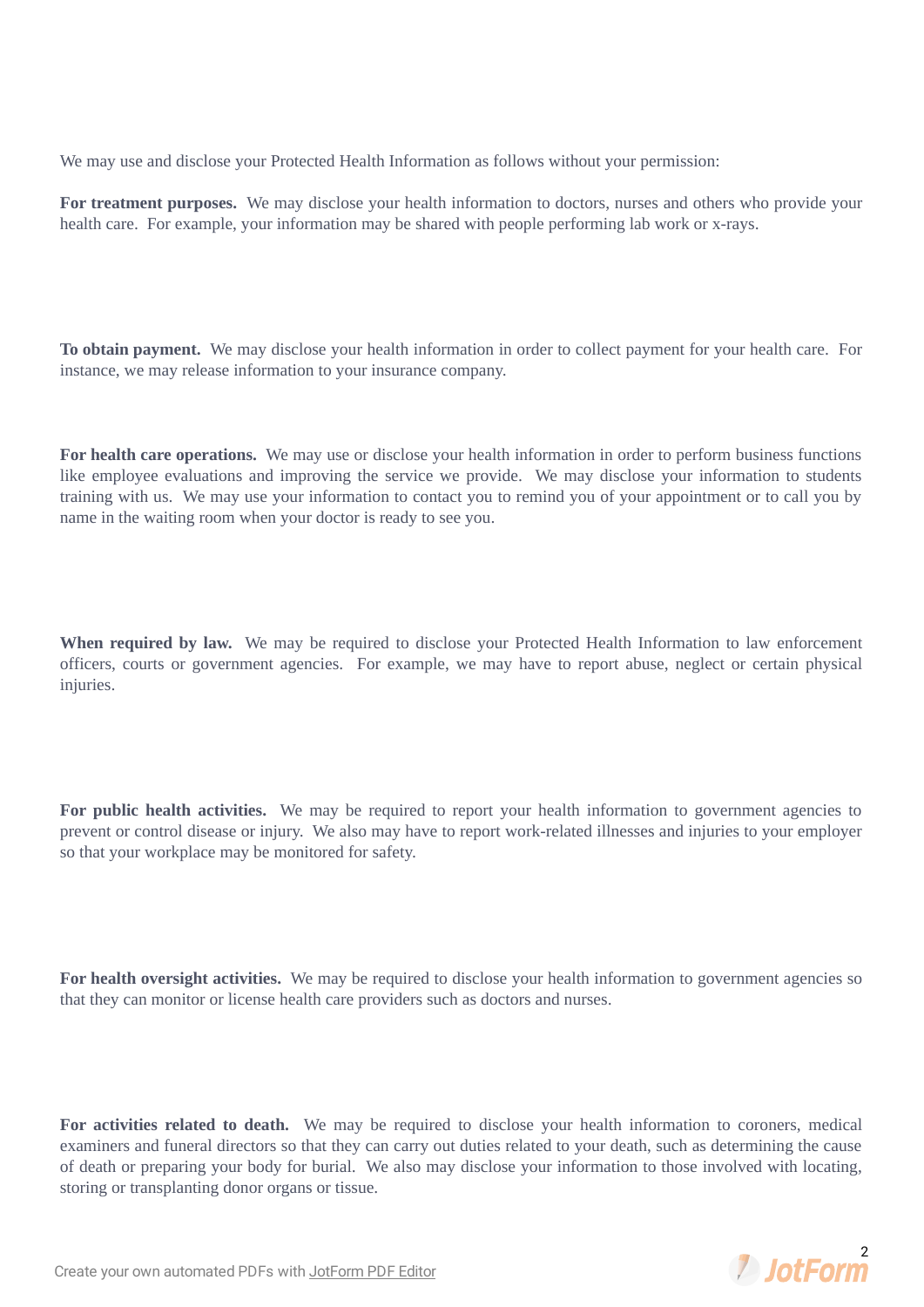**For studies.** In order to serve our patient community, we may use or disclose your health information for research studies, but only after that use is approved by UWM's Institutional Review Board or a special privacy board. In most cases, your information will be used for studies only with your permission.

**To avert a threat to health or safety.** In order to avoid a serious threat to health or safety, we may disclose health information to law enforcement officers or other persons who might prevent or lessen that threat.

**For specific government functions.** In certain situations, we may disclose health information of military officers and veterans, to correctional facilities, to government benefit programs, and for national security reasons.

**For workers' compensation purposes.** We may disclose your health information to government authorities under workers' compensation laws.

**For fundraising purposes**. We may use certain information (such as demographic information, dates of services, department of service, treating physicians, and outcomes) to send fundraising communications to you. However, you may opt out of receiving any such communications by contacting our Privacy Officer (listed below) and your decision to opt-out will have no impact on your treatment.

**Uses and Disclosures of Your Protected Health Information That Offer You an Opportunity to Object**

In the following situations, we may disclose some of your Protected Health Information if we first inform you about the disclosure and you do not object:

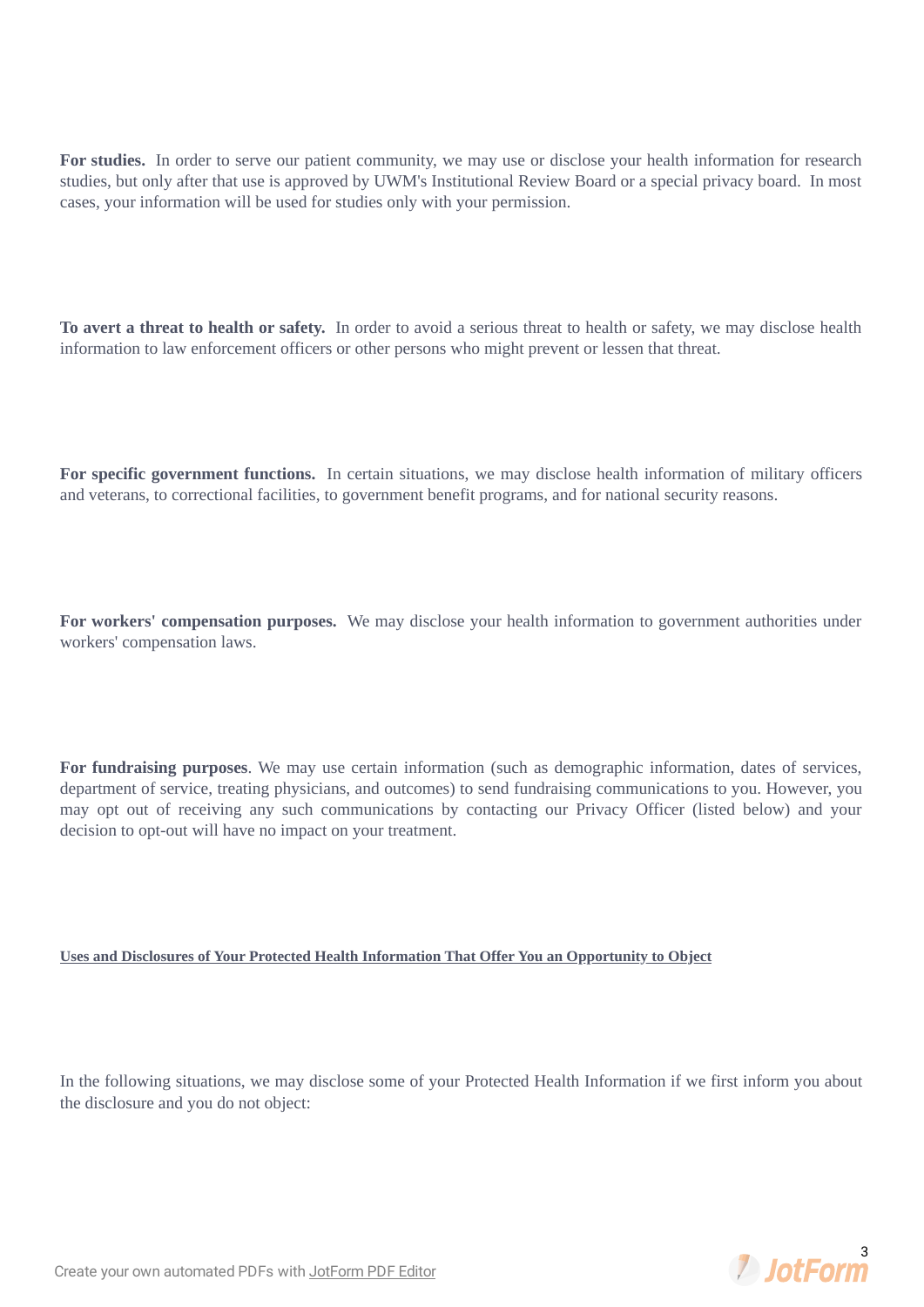**In patient directories.** Your name, location and general health condition may be listed in our patient directory for disclosure to callers or visitors who ask for you by name. Additionally, your religion may be shared with clergy.

**To your family, friends or others involved in your care.** We may share with these people information related to their involvement in your care or information to notify them as to your location or general condition. We may release your health information to organizations handling disaster relief efforts.

## **Uses and Disclosures of Your Protected Health Information That Require Your Consent**

The following uses and disclosures of your Protected Health Information will be made only with your written permission, which you may withdraw at any time:

**For research purposes.** In order to serve our patient community, we may want to use your health information in research studies. For example, researchers may want to see whether your treatment cured your illness. In such an instance, we will ask you to complete a form allowing us to use or disclose your information for research purposes. Completion of this form is completely voluntary and will have no effect on your treatment.

**For marketing purposes.** Without your permission, we will not send you mail or call you on the telephone in order to urge you to use a particular product or service, unless such a mailing or call is part of your treatment. Additionally, without your permission we will not sell or otherwise disclose your Protected Health Information to any person or company seeking to market its products or services to you.

**Of psychotherapy notes.** Without your permission, we will not use or disclose notes in which your doctor describes or analyzes a counseling session in which you participated, unless the use or disclosure is for on-site student training, for disclosure required by a court order, or for the sole use of the doctor who took the notes.

**For any other purposes not described in this Notice.** Without your permission, we will not use or disclose your health information under any circumstances that are not described in this Notice.

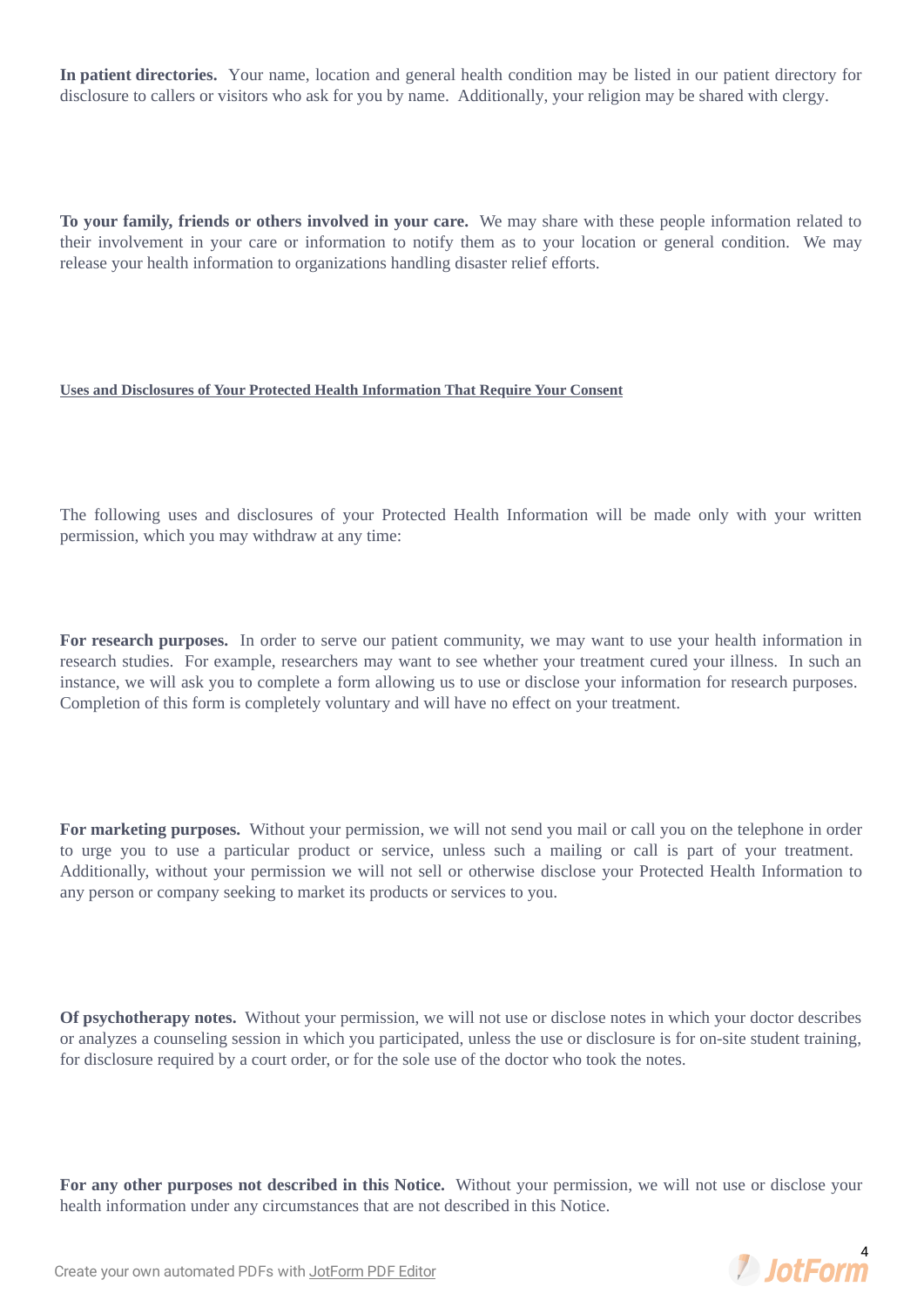You have the following rights related to your Protected Health Information:

**To inspect and request a copy of your Protected Health Information.** You may look at and obtain a copy of your Protected Health Information in most cases. You may not view or copy psychotherapy notes, information collected for use in a legal or government action, and information which you cannot access by law. If we use or maintain the requested information electronically, you may request that information in electronic format.

**To request that we correct your Protected Health Information.** If you think that there is a mistake or a gap in our file of your health information, you may ask us in writing to correct the file. We may deny your request if we find that the file is correct and complete, not created by us, or not allowed to be disclosed. If we deny your request, we will explain our reasons for the denial and your rights to have the request and denial and your written response added to your file. If we approve your request, we will change the file, report that change to you, and tell others that need to know about the change in your file.

**To request a restriction on the use or disclosure of your Protected Health Information.** You may ask us to limit how we use or disclose your information, but we generally do not have to agree to your request. An exception is that we must agree to a request not to send Protected Health Information to a health plan for purposes of payment or health care operations if you have paid in full for the related product or service. If we agree to all or part of your request, we will put our agreement in writing and obey it except in emergency situations. We cannot limit uses or disclosures that are required by law.

**To request confidential communication methods.** You may ask that we contact you at a certain address or in a certain way. We must agree to your request as long as it is reasonably easy for us to do so.

**To find out what disclosures have been made.** You may get a list describing when, to whom, why, and what of your Protected Health Information has been disclosed during the past six years. We must respond to your request within sixty days of receiving it. We will only charge you for the list if you request more than one list per year. The list will not include disclosures made to you or for purposes of treatment, payment, health care operations if we do not use electronic health records, our patient directory, national security, law enforcement, and certain health oversight activities.

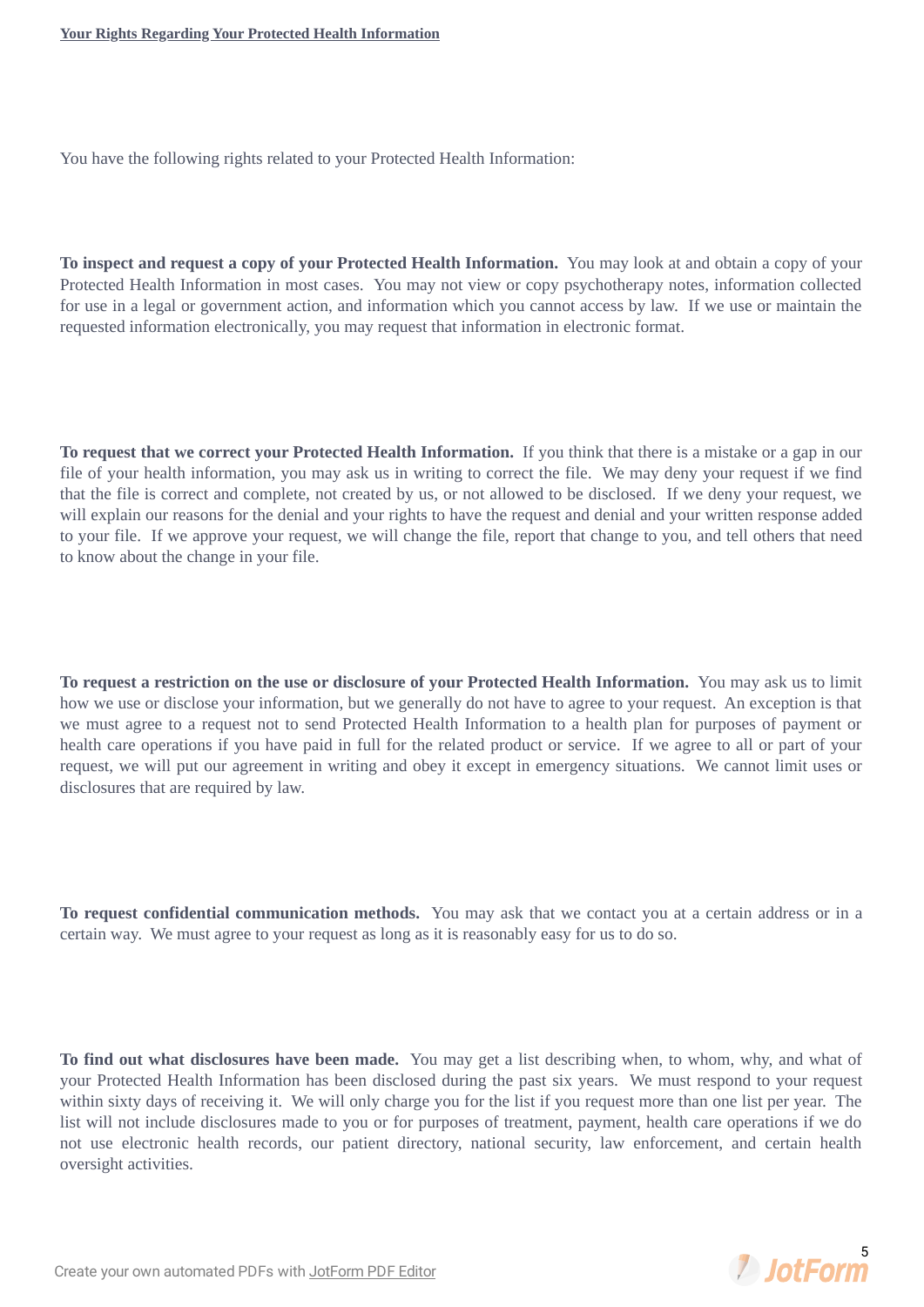**To receive notice if your records have been breached.** UWM will notify you if there has been an acquisition, access, use or disclosure of your Protected Health Information in a manner not allowed under the law and which we are required by law to report to you., We will review any suspected breach to determine the appropriate response under the circumstances.

**To obtain a paper copy of this Notice.** Upon your request, we will give you a paper copy of this Notice.

If you have any questions about these rights, please contact us.

**How to Complain about Our Privacy Practices**

If you think we may have violated your privacy rights, or if you disagree with a decision we made about your Protected Health Information, you may file a complaint with our Privacy Officer by writing to

DRIVEN MD, PLLC

c/o Carrie de Moor

5900 Balcones Dr

Suite 100

Austin, TX 78731

You may also file a complaint with the Secretary of the U.S. Department of Health and Human Services by writing to 200 Independence Avenue SW, Washington, D.C. 20201 or by calling 1-877-696-6775.

We will take no action against you if you make a complaint to either or both of these persons.

**How to Receive More Information About our Privacy Practices**